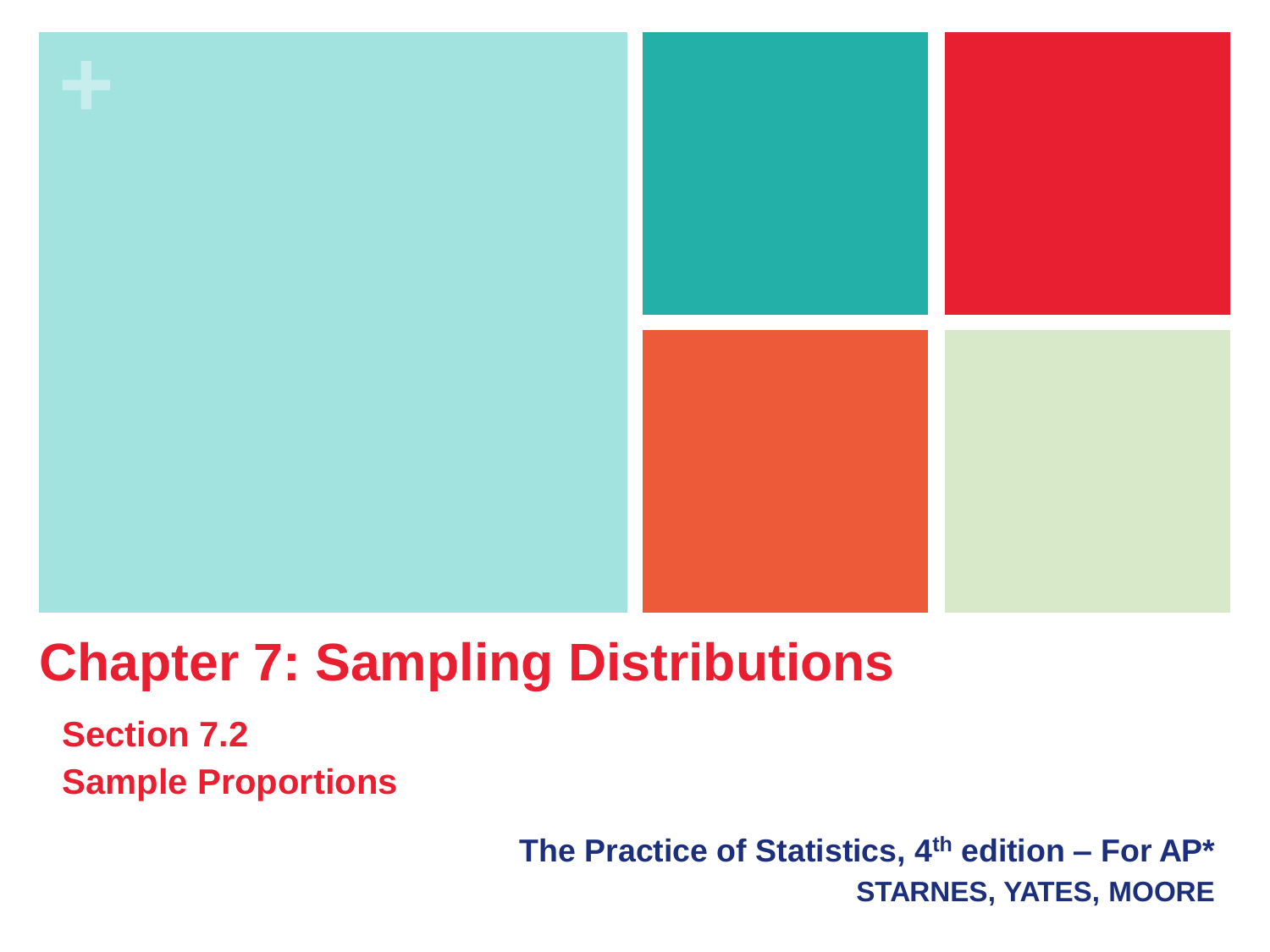## ■ The Sampling Distribution of  $\hat{p}$

What did you notice about the shape, center, and spread of different sampling distribution?

Shape : If we have enough samples(see criteria) the sampling distribution  $\begin{array}{c} \hline \end{array}$ of  $\hat{p}$  can be approximated by a Normal curve.

**Center**: The mean of the distribution is  $\mu_{\hat{p}} = p$ . This makes sense because the sample proportion  $\hat{p}$  is an unbiased estimator of  $p$ .

 $s$  maller as  $n$  gets larger. **Spread**: For a specific value of  $p$ , the standard deviation  $\sigma_{\hat{p}}$  gets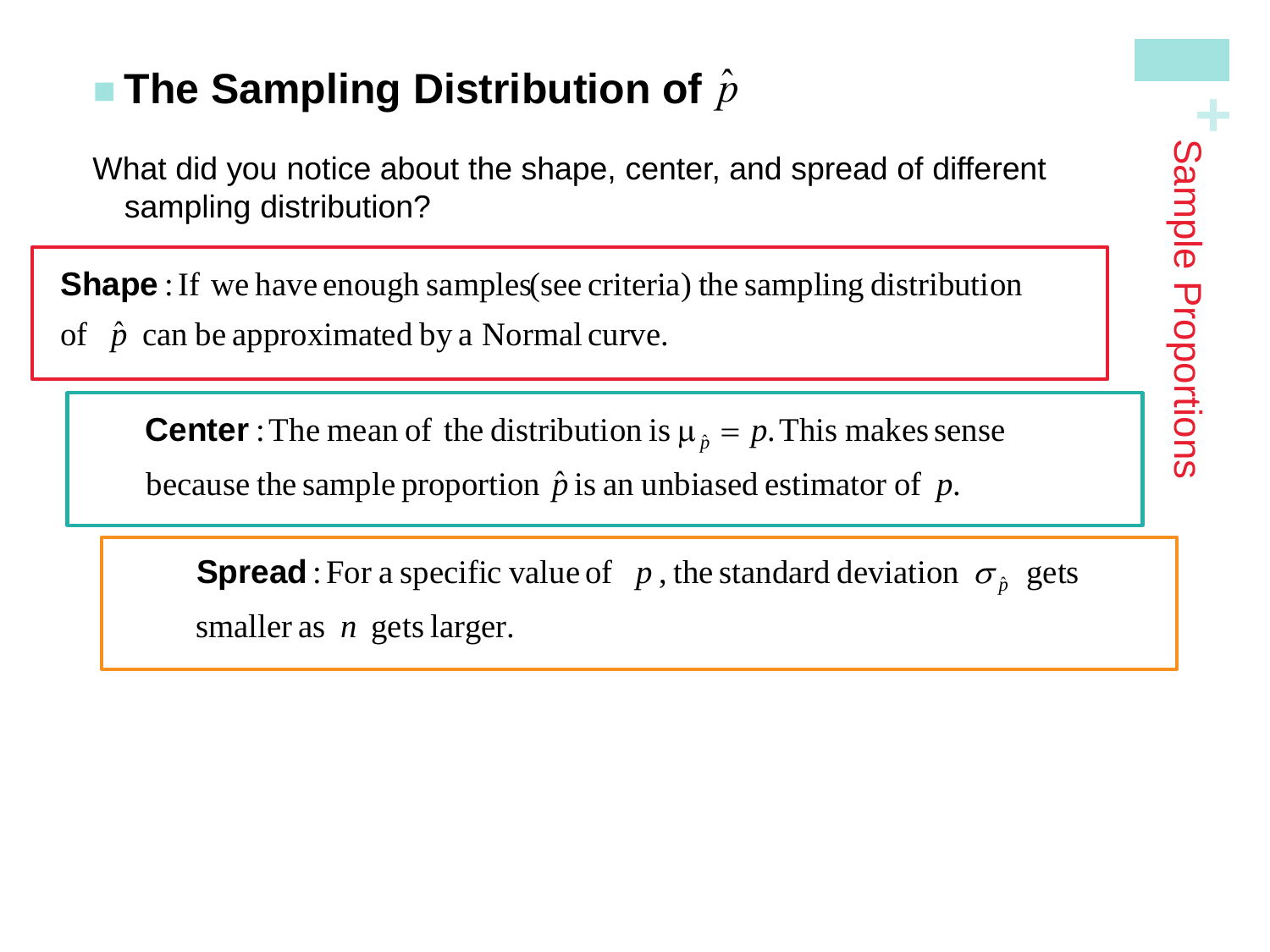### ■ The Sampling Distribution of  $\hat{p}$

In Chapter 6, we learned that the mean and standard deviation of a binomial random variable *X* are

$$
\mu_X = np \qquad \qquad \sigma_X = \sqrt{np(1-p)}
$$

by a constant  $(1/n)$  to get the random variable  $\hat{p}$ . Therefore, Since  $\hat{p} = X / n = (1/n) \cdot X$ , we are just multiplying the random variable X  $\bigcirc$ 

$$
\mu_{\hat{p}} = \frac{1}{n}(np) = p
$$
 *ilde p is an unbiased estimator of p*

$$
\sigma_{\hat{p}} = \frac{1}{n} \sqrt{np(1-p)} = \sqrt{\frac{np(1-p)}{n^2}} = \sqrt{\frac{p(1-p)}{n}}
$$

As sample size increases, the spread decreases.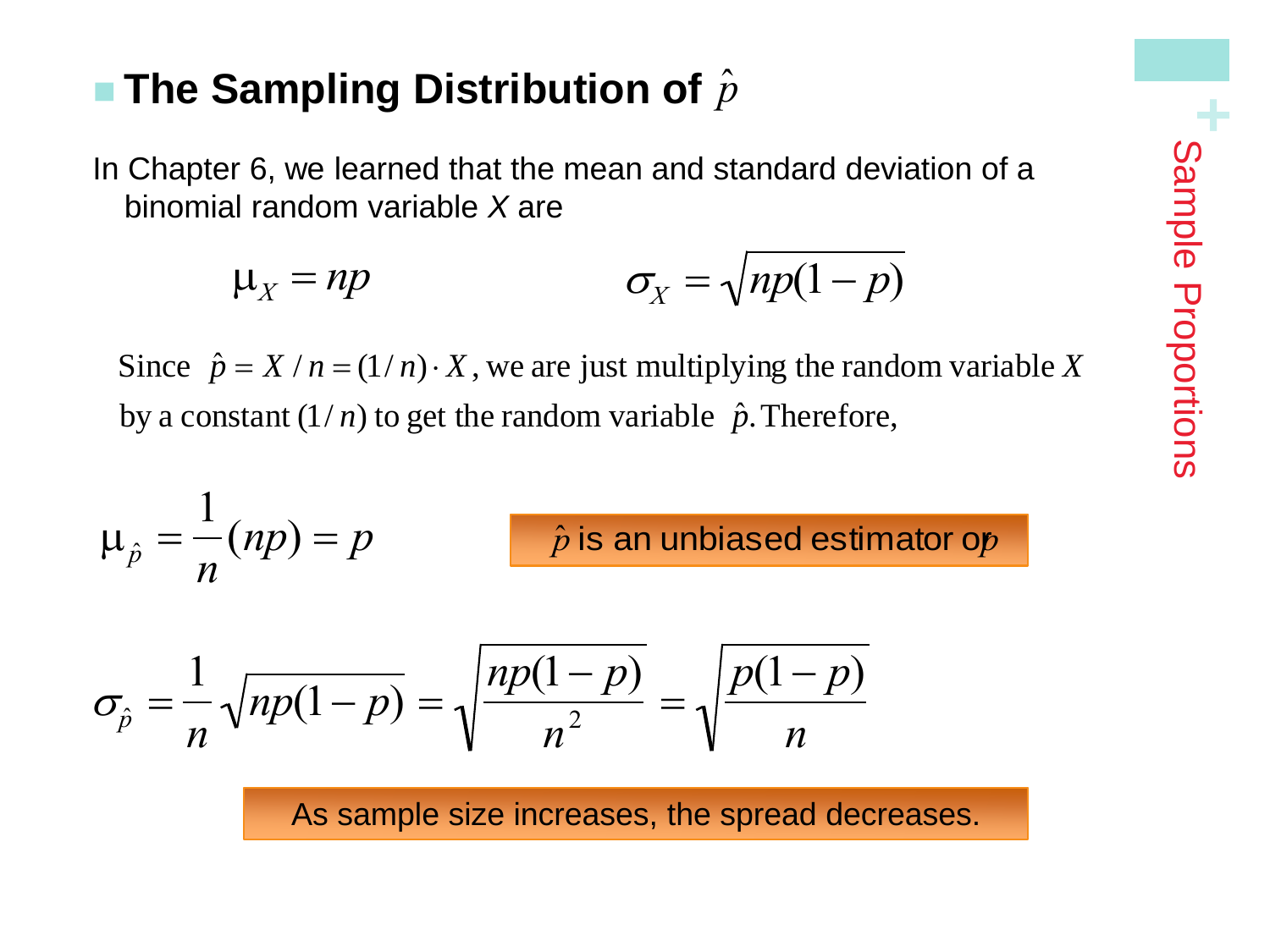

approximately Normal. least 10 (the Normal condition), the sampling distribution of  $\hat{p}$  is When the sample size is large enough for  $np$  and  $n(1 - p)$  to both be at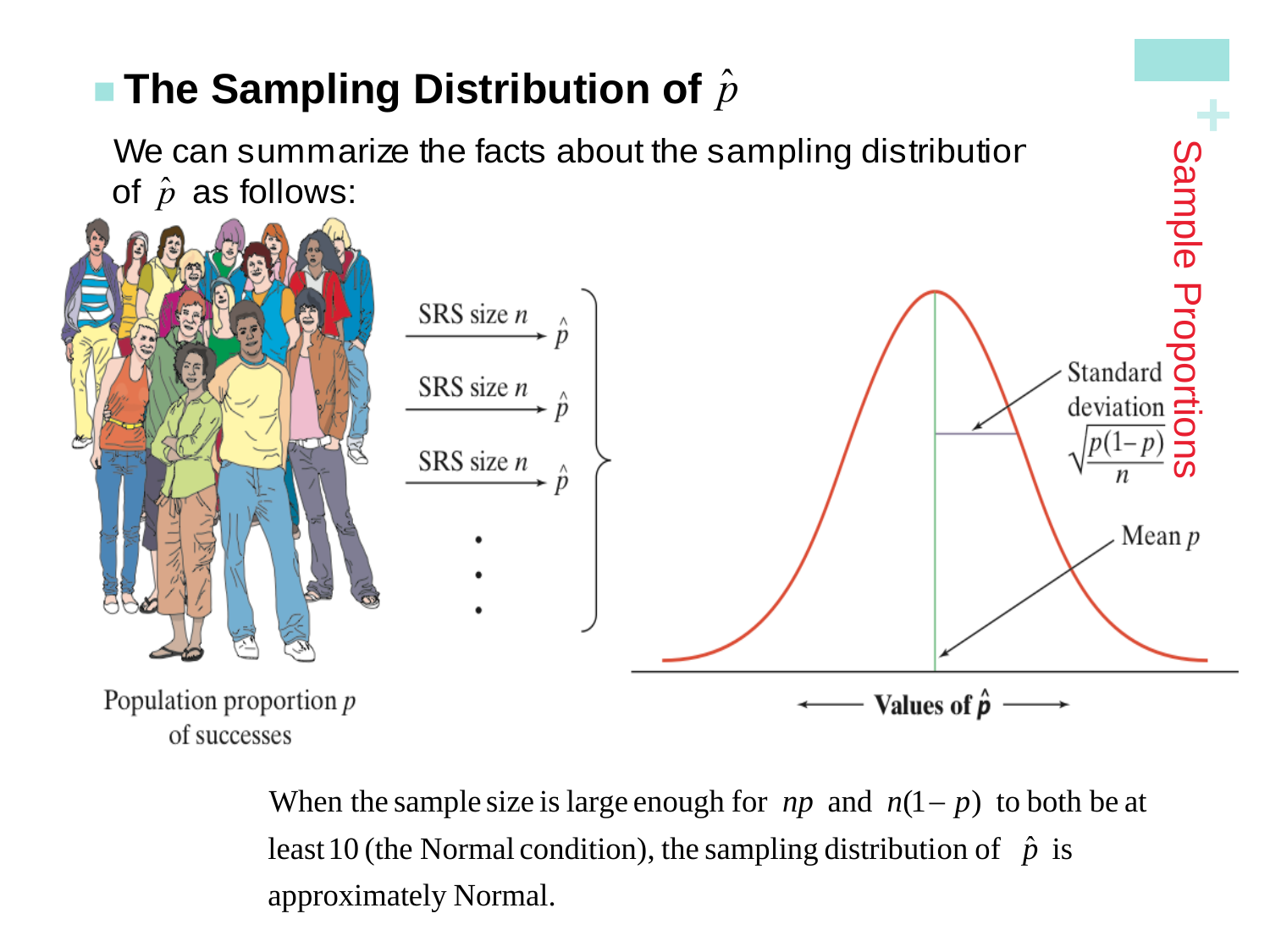#### **The Sampling Distribution of**  $\hat{p}$

**Sampling Distribution of a Sample Proportion**

of successes. Let $\hat{p}$  be the sample proportion of successes. Then Choose an SRS of size *n* from a population of size *N* with proportion *p* Solve an SRS of size *n* from a population of size *N* with proportion *p*<br>  $\frac{0}{2}$ <br>  $\frac{1}{2}$ <br> **e mean** of the sampling distribution of is  $\mu_{\hat{p}} = p$ <br> **e standard deviation** of the sampling distribution of is<br>  $\$ 

The **mean** of the sampling distribution of *p* is  $\mu_{\hat{p}} = p$ 

The **standard deviation** of the sampling distribution of *is* 

$$
\sigma_{\hat{p}} = \sqrt{\frac{p(1-p)}{n}}
$$

As *n* increases, the sampling distribution becomes **approximately Normal**. Before you perform Normal calculations, check that the *Normal condition* is satisfied:

*np* ≥ 10 and *n*(1 – *p*) ≥ 10.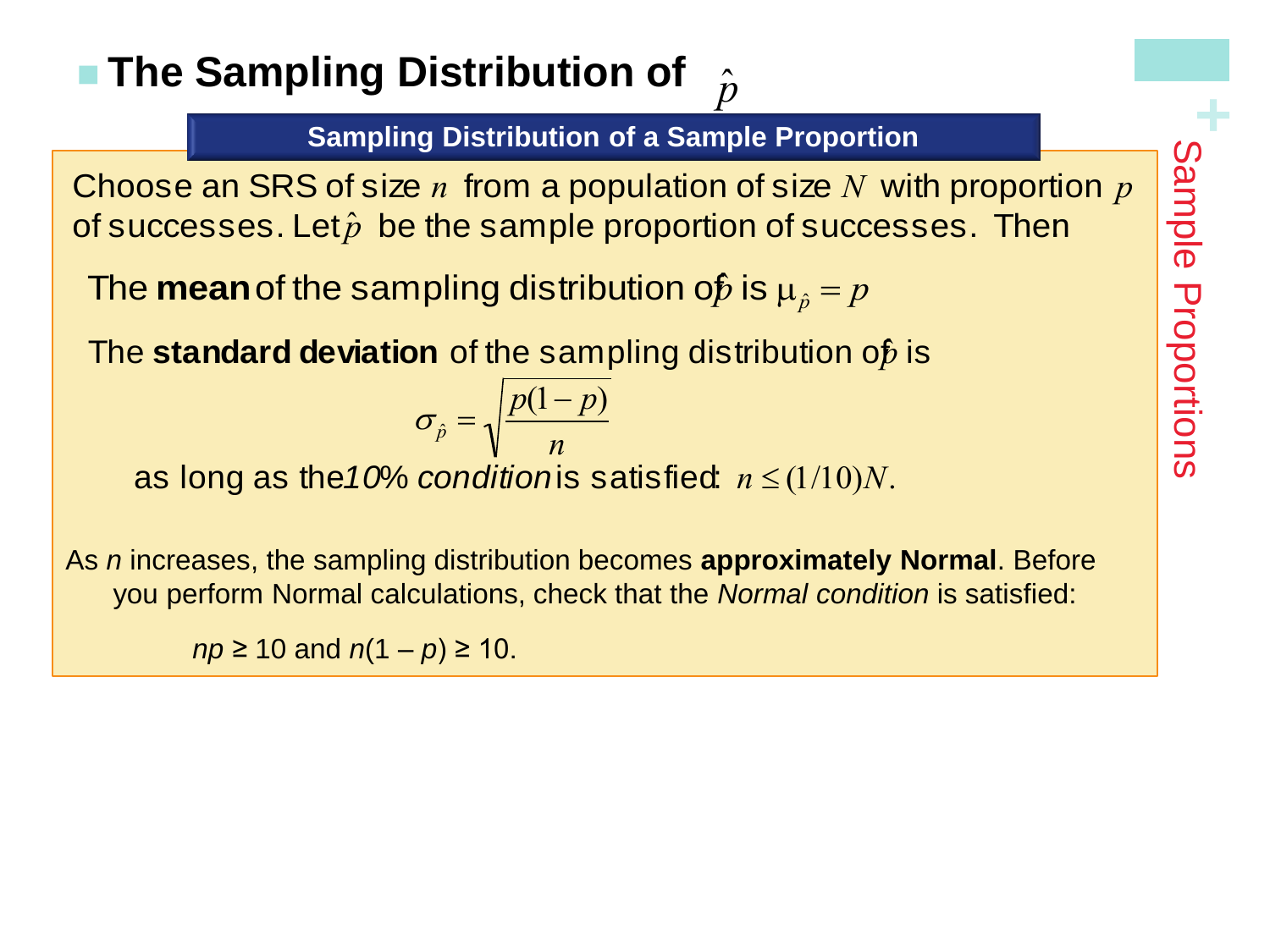### ■ Using the Normal Approximation for  $\hat{p}$



A polling organization asks an SRS of 1500 first-year college students how far away their home is. Suppose that 35% of all first-year students actually attend college within 50 miles of home. What is the probability that the random sample of 1500 students will give a result within 2 percentage points of this true value?